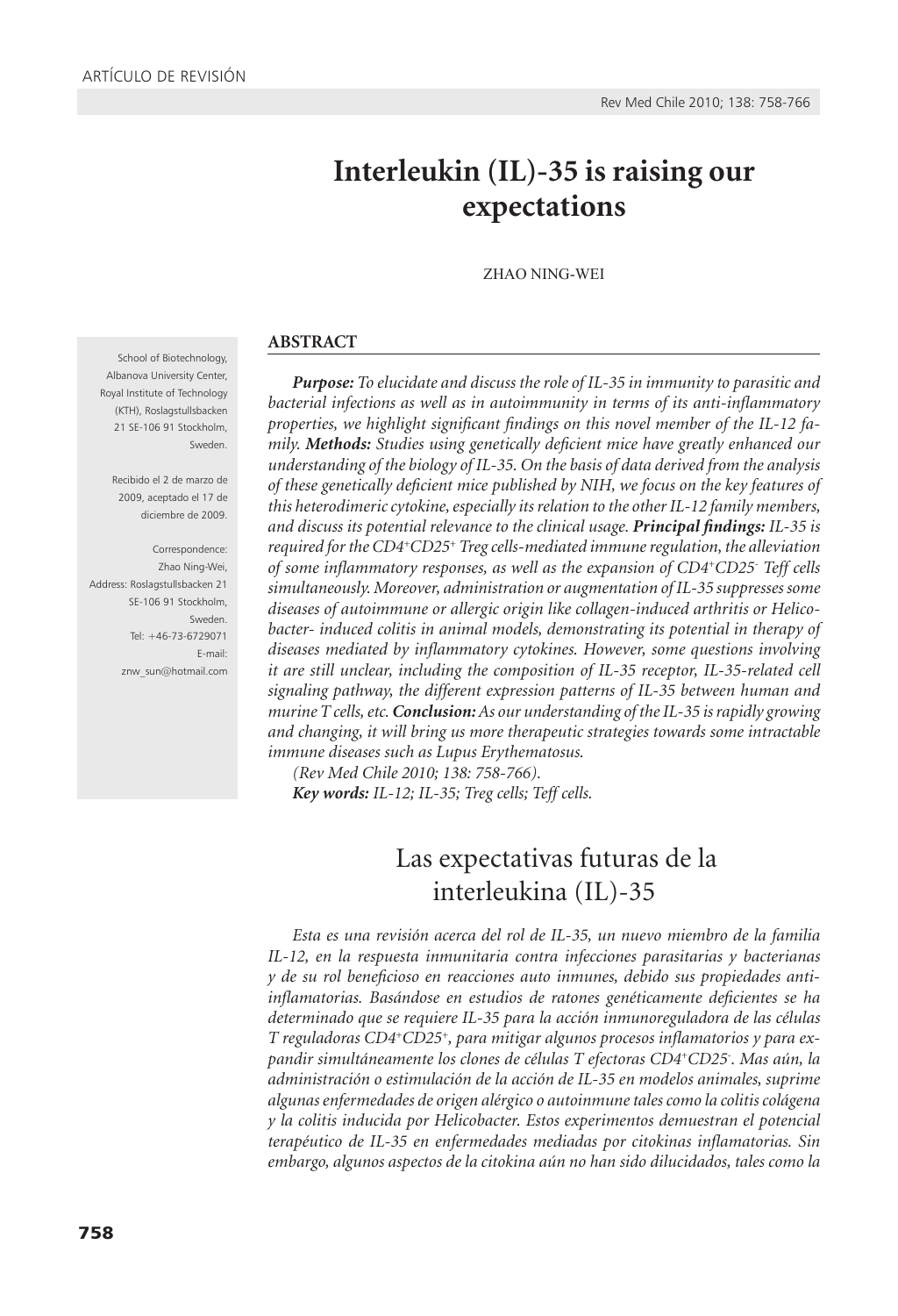*composición del receptor de IL-35, la vía de señalización celular asociada a IL-35 y los diversos patrones de expresión de la citokina en células humanas y de ratones. En la medida que aumente el conocimiento acerca de las acciones de IL-35, nos podrá proveer tratamientos para algunas enfermedades auto inmunes actualmente limitadas en su tratamiento, como el lupus eritematoso.*

Several years ago, interleukin (IL)-12 was<br>shown to be required for the differentiation<br>of naive CD4<sup>+</sup> T cells into Th1 cells with the<br>concomitant production of interferon (IFN)- $\gamma$ <sup>1-3</sup>. everal years ago, interleukin (IL)-12 was shown to be required for the differentiation of naive CD4+ T cells into Th1 cells with the The interleukin-12 (IL-12) cytokine family contains IL-12, IL-23, IL-27, and IL-35 today. These four members are all heterodimeric cytokines, which are composed of one chain (p19, p28, or p35) and the other chain (p40 or Epstein-Barr virus induced gene 3 (EBI3)), and then signal through unique pairings of five receptor chains (IL-12Rβ1, IL-12Rβ2, IL-23R, gp130, and WSX-1) respectively. The latest identified IL-35 consists of two subunits: p35 and EBI3<sup>4.6</sup>. It is known that, to function correctly, the immune system must discriminate between endogenous and exogenous substances. When this discrimination fails, the immune system will destroy cells and tissues of the body, thus resulting in autoimmune diseases<sup>7</sup>. Regulatory T cells (Treg cells) actively suppress activation of the immune system and prevent pathological self-destruction, i.e. autoimmune disease. The critical role of Treg cells in the immune system was documented by the severe autoimmune syndrome that resulted from a genetic deficiency of Treg cells. In murine Treg cells, the defects in either p35 or EBI3 often lead to the loss of host immune suppression and bring in subsequent deterioration of immune diseases<sup>8-10</sup>. In this review, we emphasize on the significant findings about IL-35. These findings have important implications for the design of new therapeutic approaches in some intractable immune diseases such as Lupus Erythematosus and Diabetes Type 1.

## **The structure and receptor for IL-35**

At first, the structure of IL-12 family member will only concisely be described here (Figure  $1$ )<sup>11</sup>. 1) IL-12p70 is one type of heterodimeric cytokine consisting of p40 subunit and p35 subunit. While p35 subunit is structurally associated with type I cytokines, p40 subunit is homologous to the

Rev Med Chile 2010; 138: 758-766

 $\alpha$ -chain of soluble IL-6 receptor. The IL-12p70 receptor comprises IL-12Rβ1 chain and IL12-Rβ2 chain. p40 is also secreted as monomers or homodimers (IL-12p80) which then signals through IL-12Rβ1. 2) p19 protein was identified in terms of its homology with IL-6 or IL-12p3512 and it was shown to interact with IL-12p40 subunit to form another type of heterodimeric cytokine known as IL-23. The IL-23 receptor consists of IL-12Rβ1 chain and another subunit termed IL-23R. 3) EBI3 has been identified as an IL-12p40 homologue, which was found to interact non-covalently with p28, another IL-12p35 homologue, thereby taking the shape of IL-27. The IL-27 receptor consists of WSX1 and gp130 (the latter is also a subunit of IL-6 receptor complex). 4) Recently, EBI3 was reported to interact with IL-12p35 to form the novel cytokine, termed IL-35, but the receptor for this heterodimeric cytokine remains unclear<sup>13</sup>. In terms of the homology of IL-35 with other IL-12 family members, some predictions about its receptor structure will be addressed here. 1) For IL-12, IL-12Rβ2 is expressed on activated T cells, whose expression could be stimulated by the agonists that promote the development of Th1 cells, or inhibited by the ones that promote the development of Th2 cells. Upon the interaction with its ligands, IL-12Rβ2 becomes tyrosine phosphorylated and provides binding sites for kinases such as Tyk2 and Jak2, which are important in activating critical transcription factors such as Stat4 in T cells or NK cells<sup>14</sup>. However, IL-12Rβ1 contains neither the N-terminal Ig-like activation domain, nor the cytoplasmic tyrosine residues required for docking and activating Stat415. Thus, IL-12Rβ1 is mainly responsible for ligand interaction, not like IL-12Rβ2 as a signal transducer. 2) For IL-23, Jak2 and Stat3 transcription factors physically interact with IL-23R in a ligand-dependent manner and IL-23R itself could be tyrosine-phosphorylated upon the interaction with IL-23. Therefore, like IL-12Rβ2, IL-23R is mainly responsible for IL-23 signal transduction<sup>16,17</sup>. 3) For IL-27, WSX1 directly binds to IL-27, but it cannot activate any signaling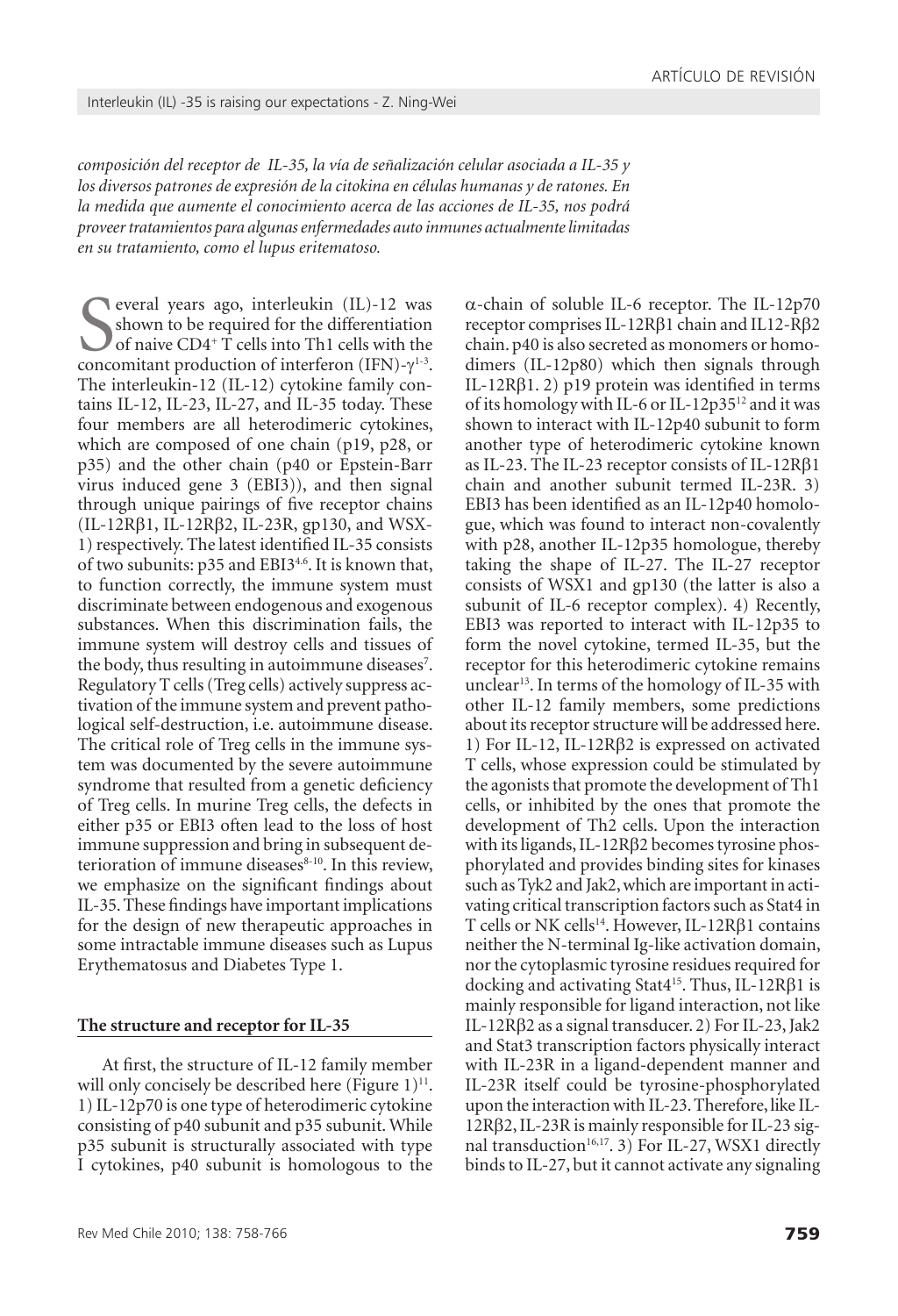

Figure 1. IL-12 family members and their receptors, A: IL-12 and its receptor; B: IL-23 and its receptor; C: IL-27 and its receptor; D: IL-35 and its predicted receptor.

pathways as monomers<sup>18</sup>. Surprisingly, WSX1 actually owns one tyrosine-based phosphorylation motif in the cytoplasmic domain, and the sequence of this domain closely resembles the Stat1 binding motif in the cytoplasmic region of IFN- $\gamma$ R, which selectively activates tyrosine phosphorylation of Stat1<sup>19</sup>. Contrasted with WSX1, gp130 leads to the intracellular activation of Src, Jak and Stat family members<sup>20,21,22</sup>. Based on the structural and functional similarity between IL-35 and other IL-12 family members, it is predicted that IL-35 receptor probably shares common features with the receptors for other IL-12 family members, in another word, the IL-35 receptor might consist of two subunits as well, one subunit mainly act as ligand interactor, and the other one mainly act as signal transducer. However, this remains to be further verified.

## **The expression of IL-35**

The expression of EBI3 is restricted in peripheral CD4<sup>+</sup>CD45RB<sup>lo</sup>CD25<sup>+</sup> Treg cells versus naive CD4+CD45RBhiCD25- Teff cells sorted from  $C57BL/6$  mice, or in Foxp3<sup>+</sup> Treg cells versus Foxp3- Teff cells sorted from GFP-Foxp3 knock-in mice<sup>13</sup>. Lauren W. collision, et al then investigated whether IL-12 $\alpha$ , p19 or p28 was expressed in peripheral Treg cells, and then ensured that IL-12 $\alpha$ was the unique one expressed in Treg cells. Further analysis confirmed that Teff cells (CD45RBhi or CD45RB<sup>lo</sup>) expressed little amount of EBI3 or IL- $12\alpha$  mRNA, thus being distinguished from Foxp3<sup>+</sup> Treg amongst CD4+ T cells. Immunoblot analysis verified that EBI3 was co-immuno-precipitated with IL-12 in supernatants from resting Treg cells, but neither Teff nor EBI3<sup>-/-</sup>Treg cells, demonstra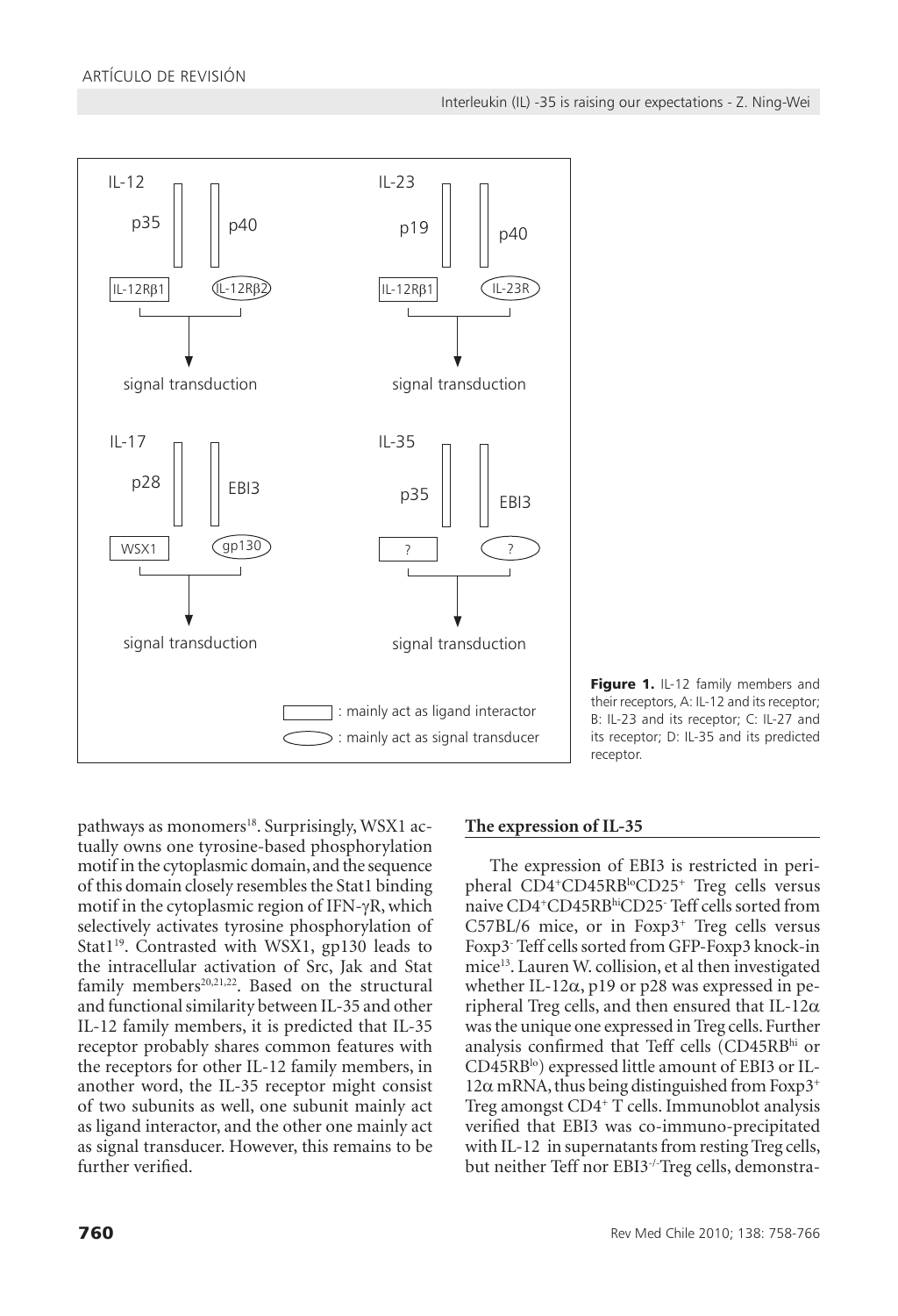Interleukin (IL) -35 is raising our expectations - Z. Ning-Wei



Figure 2. The expression of IL-35.

ting the preferential secretion of EBI3-IL-12 $\alpha$ (IL-35) by T cells. However, additional analysis of other haematopoietic populations suggested that there was still a significant but low expression of EBI3 or IL-12 $\alpha$  in  $\alpha\delta$  and CD8<sup>+</sup> T cells.

Myeloid differentiation primary-response gene 88 (MyD88), which is coupled to Toll-like receptor 4 (TLR4), leads to the activation of nuclear factorkB (NF-κB) (Figure 2), so as to induce the expression of relevant genes that encode interleukin-12  $(IL-12)$  family members<sup>23, 24</sup>. Since IL-35 consists of p35 and EBI3, the expression of each one will be addressed here respectively. The expression of p35 could be regulated by multiple routes, as follows: Firstly, the interaction of MyD88 with IRF1 expands the expression of p35 gene <sup>25</sup>. Secondly, the TIR-domain-containing adaptor protein inducing IFN-β (TRIF) triggers the nuclear translocation of IRF3, which is then recruited to IFN-stimulated response element (ISRE) sites in the promoter regions of both p35 gene and IFN- $\beta$  gene<sup>26</sup>. Next, IFN-β binds to the type I IFN receptor (IFNAR) and leads to the activation of IRF-7 that induces the expression of  $p35$  gene<sup>27</sup>. Thirdly, upon the activation of TRIF-related pathway, IRF1 also enhances the expression of  $p35$  gene<sup>28,29</sup>. Moreover, tive remodeling of nucleosomes to release it from the transcriptional suppression by Nuc2, because Nuc2 within the p35 promoter masks crucial ISRE–IRF-E and SP1 binding sites, like Nuc1 in the p40 promoter masks the transcription initiation site and CCAAT/ enhancer binding protein (C/ EBP) binding site $30-32$ . On the other hand, EBI3 is regulated via MyD88 and NF-kB like p35, and the PU1 binding to ETS cis-regulatory element is another necessity for activating EBI3 promoter<sup>33</sup>. Moreover, some reports have already documented the induction of Foxp3 by stimulating conventional T cells in the presence of TGF- $\beta^{34-36}$ . Ethan M. Shevach, et al discovered that the induction of Foxp3 almost completely relied on the TGF-β present in the serum, which was markedly inhibited by the addition of anti-TGF-β antibodies to the cell cultures<sup>37</sup>. Besides this, as a downstream target of Foxp3, the expression of EBI3 was considerably increased in Foxp3-transduced Teff cells compared with control group, whereas Foxp3 only induced a limited expression of p3538. However, microarray analysis uncovered that Foxp3 regulated EBI3 indirectly, because it was not discovered within the Foxp3 direct target gene set $39$ .

the activation of p35 gene also requires the selec-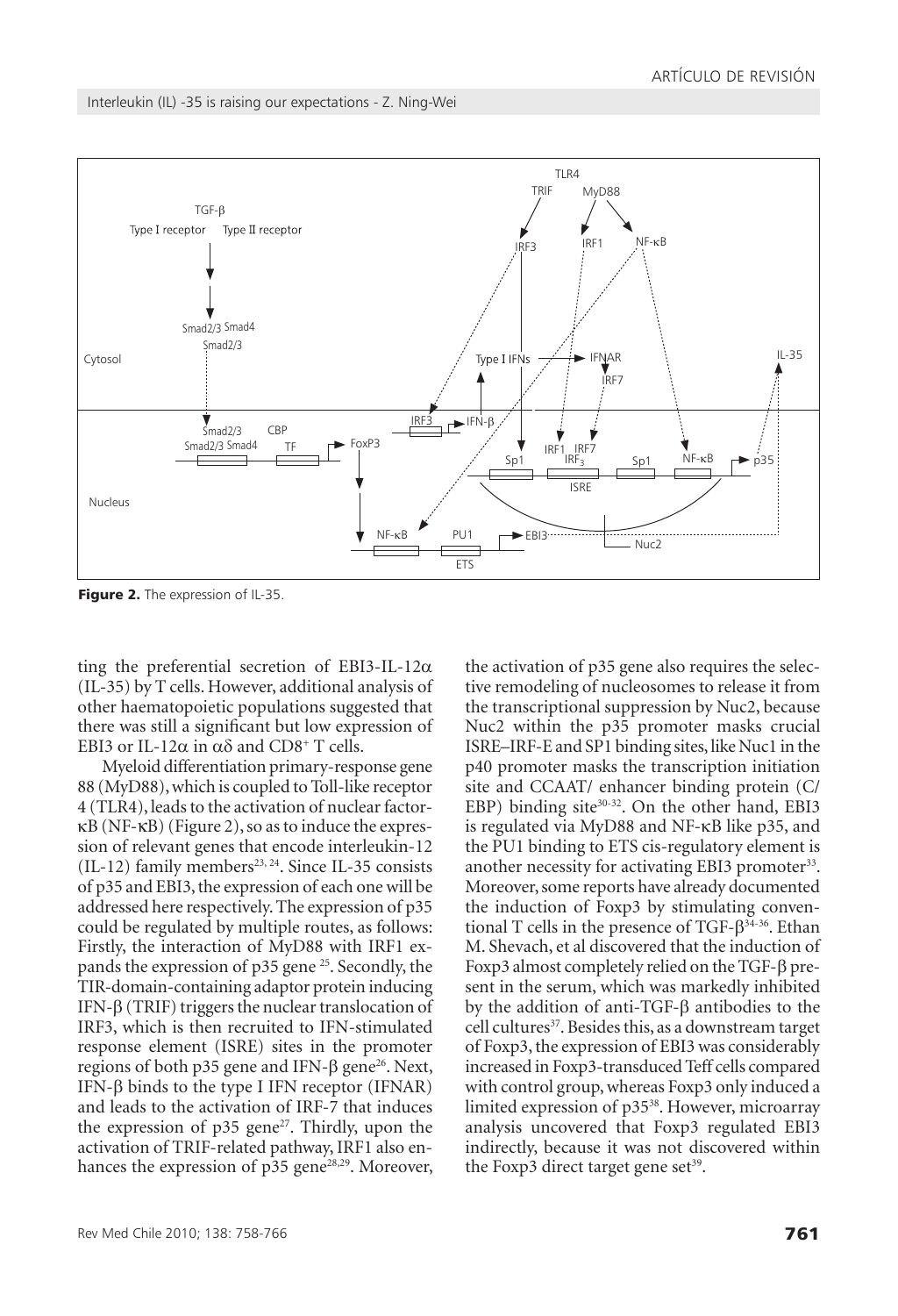## **The biological functions of IL-35**

*IL-35 is required for the function of Treg cells*

Some earlier reports documented that Treg cells exerted the immuno-suppressive function through their T-cell antigen receptors  $(TCR)^{15, 16}$ . Next, researchers assessed how EBI3 and IL-12 $\alpha$ mRNA levels in activated Treg cells were changed in the presence or absence of Teff cells<sup>38</sup>. Their results showed that both EBI3 and IL-12 $\alpha$  mRNA were reduced significantly after the co-stimulation of anti-CD3 and anti-CD28, but were markedly upregulated together in Treg cells recovered from an in vitro Treg assay, which was coincided with the process of active suppression. While the loss of negative regulatory EBI3-IL-12 $\alpha$  (IL-35) could be reversed by the loss of pro-inflammatory cytokines such as IL-27 and IL-12 in either EBI3-/- or IL-12 $\alpha$ -/- mice respectively, those EBI3-/- mice were indeed more susceptible to leishmaniasis<sup>18</sup>. Likewise, those IL-12 $\alpha$ -/- mice, differing from IL-12β-/- mice, were more susceptible to Helicobacter-induced colitis, Leishmania major infection, experimental autoimmune encephalomyelitis and collagen-induced arthritis $17,19-21$ . Treg cells have already been proven to control the homeostatic expansion of Teff cells in a lymphopenic, recombination activating gene  $1$  (Rag1)-/- environment<sup>5,22</sup>. Moreover, researchers also assessed the ability of EBI3-/- or IL-12 $\alpha$ -/- Treg cells to suppress the proliferation of wild-type Teff cells in vitro, and found that the immuno-suppressive capacity of EBI3-/ or IL-12 $\alpha$ -/- Treg cells was markedly reduced, regardless of the population of Teff cells<sup>38</sup>. When purified wild-type Teff cells, either alone or in the presence of wild-type, EBI3-/- or IL-12 $\alpha$ -/- Treg cells, were adoptively transferred into Rag1-/- mice by scientists, which subsequently confirmed that the expansion of wild-type Teff cells was hardly reduced in the presence of either EBI3-/- or IL- $12\alpha$ -/- Treg cells compared with that in the presence of wild-type Teff cells, indicating that EBI3, together with p35 as a heterodimeric cytokine of IL-35, exerted the immuno-suppression synergistically. However, the latest report demonstrated that unlike murine Treg cells, ex vivo human Treg cells didn't express significant EBI3 mRNA, and p35 mRNA wasn't different between ex vivo Treg and Teff cells either, in other words, neither EBI3 nor p35 mRNA was affected by the over-expression of Foxp3 in human Treg cells, suggesting that IL-35 might not contribute to the suppressive mechanism of human Treg cells, contrasted with the results in murine counterparts<sup>40</sup>.

## *IL-35 is required for the anti-inflammatory responses*

Due to the clinical importance of Treg in the control of rheumatoid arthritis (CIA), Wanda Niedbala, et al investigated the effects of IL-35 in the CIA model of DBA/1 mice<sup>41-43</sup>. Control group treated with PBS undoubtedly developed the expected disease progression. In contrast, mice treated with IL-35 displayed a significant reduction in the incidence and number of arthritic paws. Histological analysis showed that mice treated with PBS displayed mononuclear and poly-morphonuclear cell infiltration into the joint compartment, synovial hyperplasia, adjacent cartilage and bone erosion, but which were obviously reversed in the mice treated with IL-35, demonstrating that IL-35 potently suppressed the development of CIA, and such activity can prevent the progression of articular damage as well<sup>44</sup>. Serum of IL-35-treated mice contained significantly higher concentrations of IL-10 compared to the control group, and IL-10 could prevent NF-kB from initiating the transcription of relative genes that encode pro-inflammatory cytokines by inhibiting the activation of IKK and NF- $\kappa$ B's DNA binding capacities<sup>45</sup>. However, Lauren W et al discovered that Teff-derived IL-10 might also contribute to this regulatory milieu, because Treg co-cultures with IL-10 $\cdot$ -Teff exhibited reduced suppression compared with wild type Teff<sup>46</sup>. On the other hand, severe IBD pathology, including loss of goblet cells mucus secretion, mucosal hyperplasia, extensive ulceration or infiltration of CD3+ T cells, remarkable transmural lymphohistiocytic inflammation, and destruction of the normal physiological functions by the inflammatory infiltration, was observed in the Treg-deleted recipients, but there was such a significant alleviation of the inflammation and CD3+ T-cell infiltration, as well as the regeneration of goblet cells and mucus secretion in wild-type Treg recipients<sup>39,47,48</sup>. Likewise, among IL-12 family members, IL-27 owns the similar immunosuppressive function requiring the activation of Stat1 and its downstream effector Socs349. However, the anti-inflammatory mechanisms of IL-35 are still unclear.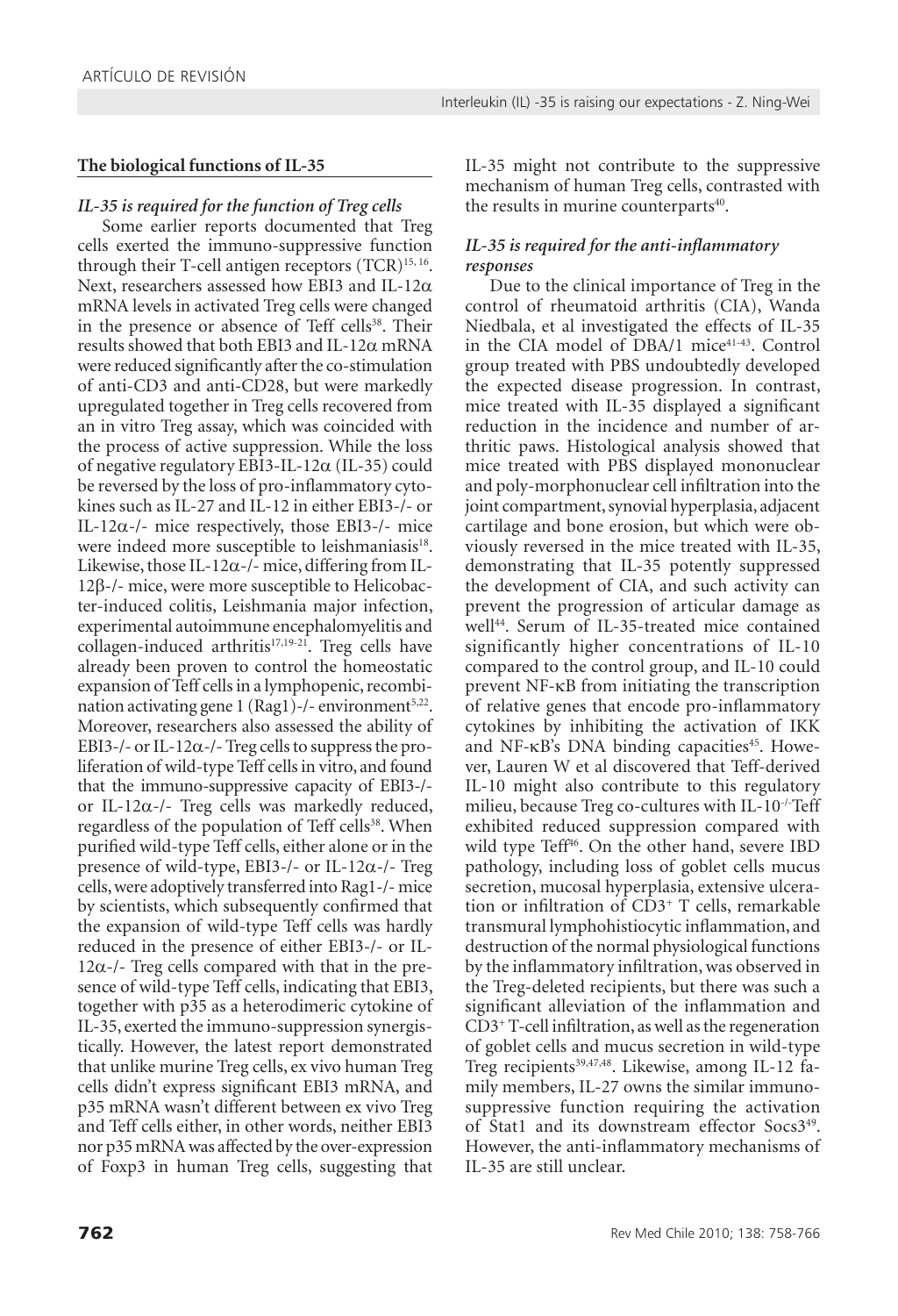#### *IL-35 is required for the expression of CD4+CD25+ Teff cells*

Wanda Niedbala, et al purified CD4+CD25 and CD4+CD25+ T cells from spleen and lymph nodes of BALB/c mice and cultured them upon the stimulation with plate-bound anti-CD3 and anti-CD28 antibodies, to trigger maximal T cell activation. It was demonstrated that IL-35 markedly expanded the proliferation of CD4+CD25+ Treg cells with the elevated synthesis of IL-10, but also induced marked proliferation of CD4+CD25- Teff cells with the elevated concentration of IFN-γ in culture supernatant, which was surprisingly paradoxical to the immuno-suppressive functions of IL-35 restricted in Treg cells<sup>44</sup>. Moreover, Lund, et al. reported their similar findings that induction of the early antiviral immune response at a site of infection was actually promoted by Treg cells, in which the expansion of both Treg and Teff cells were synchronized, even that their ratio remained relatively constant<sup>50,51</sup>. Consequently, researchers found that the ablation of Treg cells caused the overaccumulation of chemokines (CCL2, CXCL9, and CXCL10) released by dendritic cells, natural killer cells, and stromal cells in the lymph node, which further attracted surrounding dendritic cells, natural killer cells, and T cells to the lymph node, thus amplifying the immune response there, leading to the abrogation of antiviral responses at those actual sites of infection, thus providing virus with enough time to aggravate the infection $52,53$ . In another word, Treg cells can expand and drive immune Teff cells out of the lymph node into the sites of viral infection, in which EBI3-p35 (IL-35) is probably required for the immuno-stimulatory activity of Treg cells because EBI3 could induce macrophages to synthesize the MIP-1 $\alpha$ , which further attracted B and T lymphocytes to the sites of inflammation<sup>54</sup>. However, Treg cells and Teff cells differ in their T cell antigen receptors, thus how Treg cells respond to foreign antigens and whether IL-35 is playing an important role here require further research<sup>55,56</sup>. In addition, there is one possible explanation that Treg cells could be synchronously triggered by IL-2 released from Teff cells<sup>57</sup>.

#### *IL-35 suppressed the differentiation of Th17 cells*

Recently, it was demonstrated that IL-35 markedly suppressed the differentiation of Th17 cells compared to the ones in medium alone<sup>44</sup>. Mangan group and Bettelli group discovered that TGF-β could promote pro-inflammatory responses through accelerating the differentiation of Th17 cells<sup>58,59</sup>. Some researchers speculated that IFN-γ might inhibit the phosphorylation of TGF-β receptor's downstream effector Smad3, so as to block the TGF-β-induced differentiation of Th17 cells, while IFN-γ could be upregulated by IL-3544,60,61. Moreover, Th17 cells are characterized by the secretion of IL-17 and IL-22, in which IL-17 was regarded to be involved in host defense and protective immunity<sup>62</sup>; IL-22 was considered to mediate IL-23-induced Th17 cell generation $63$ ; and RORγt was found to be the key transcription factor for the differentiation of Th17 cells<sup>64</sup>. Meanwhile, the deletion of EBI3 could also upregulate the expression of IL-17, IL-22 and RORγt, thus confirming the immuno-suppressive effect of IL-35 on the differentiation of Th17 cells as well<sup>65</sup>. However, the precise mechanism hidden behind this phenomenon requires further verification.

#### **Conclusion and prospect**

On the basis of present research, it was demonstrated that IL-35, as a novel member of interleukins, was required for the immunological capacity of Treg cells, and concomitant anti-inflammatory responses; it expanded not only CD4<sup>+</sup>CD25<sup>+</sup> cells but also CD4<sup>+</sup>CD25<sup>-</sup> cells declaring its function in early anti-viral immune reactions; besides these, it could also abrogate the differentiation of Th17 cells like its homologue IL-27. However, French scientists published their surprising discovery not long ago; they reported that although CD3/CD28 stimulation induced low levels of EBI3 in various human CD4+ T cell subsets, no EBI3 could be detected in CD3/ CD28-stimulated human Treg cells<sup>66</sup>; furthermore, whereas p35 mRNA were detected in both Teff and Treg cells, EBI3 mRNA were detected only in activated human Teff cells, but not in resting or activated human Treg cells, which contrasted with their murine counterpart, indicating the unknown role of IL-35 in human T cells. Thus, the composition of IL-35 receptor, IL-35-related cell signaling pathway, the different expression patterns of IL-35 between human and murine T cells, as well as the molecular mechanisms hidden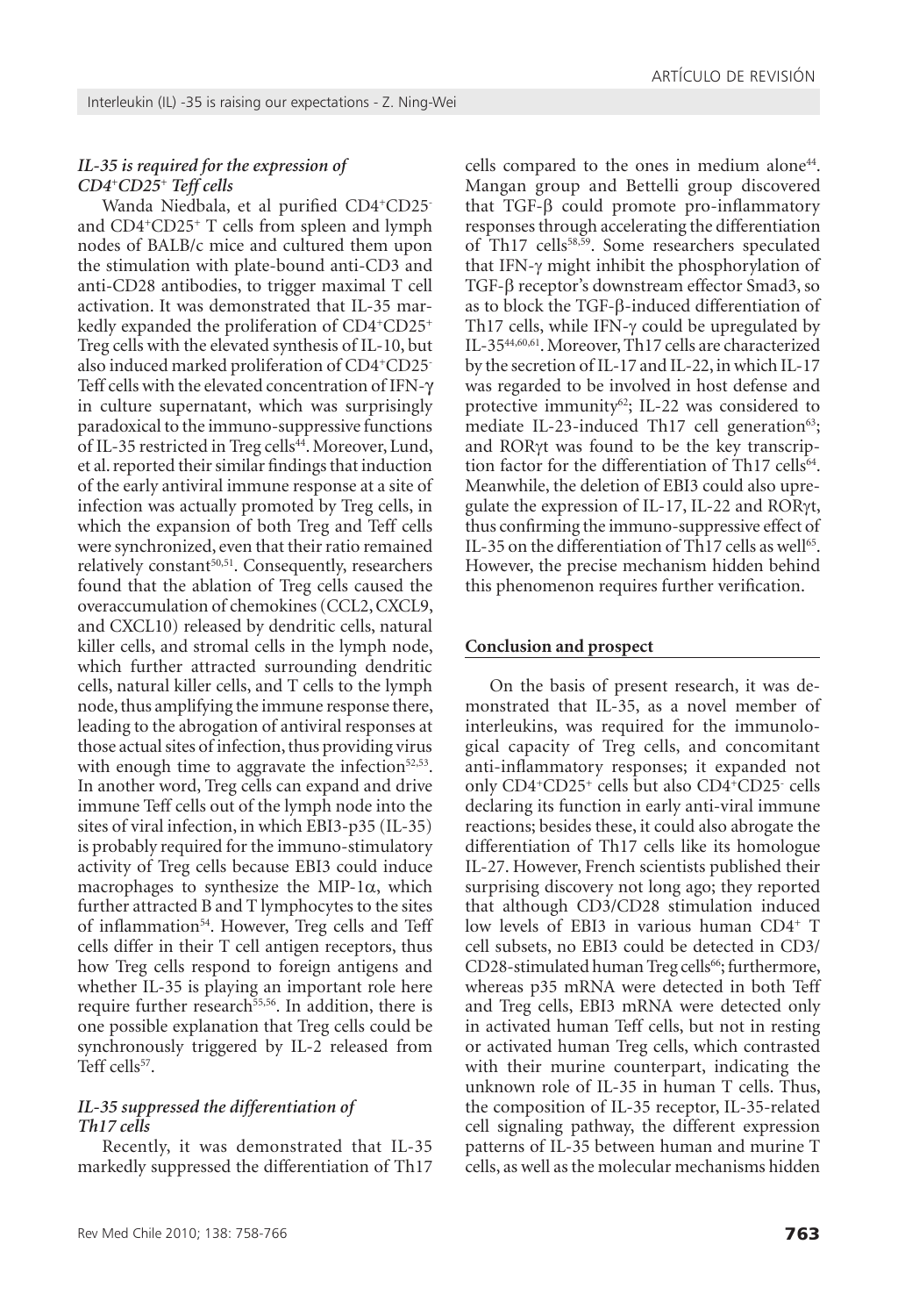behind its more biological activities requires to be further investigated. As our understanding of the IL-35 is rapidly growing and changing, it will bring us more therapeutic strategies towards some intractable immune diseases such as Diabetes Type 1 and Lupus Erythematosus.

*Acknowledgements:* I thank the colleagues majoring in Biotechnology of KTH for discussions.

#### **Reference**

- 1. Devergne O, Birkenbach M, Kieff E. Epstein-Barr virusinduced gene 3 and the p35 subunit of interleukin 12 form a novel heterodimeric hematopoietin. Proc Natl Acad Sci USA 1997; 94: 12041-6.
- 2. Yoon C, Johnston S, Tang J, Stahl M, Tobin J, Somers W. Charged residues dominate a unique interlocking topography in the heterodimeric cytokine interleukin-12. EMBO J 2000; 19: 3530-41.
- Zhang S, Wang Q. Factors determining the formation and release of bioactive IL-12: regulatory mechanisms for IL-12p70 synthesis and inhibition. Biochem Biophys Res Commun 2008; 372: 509-12.
- 4. Stern AS, Podlaski FJ, Hulmes JD, Pan YC, Quinn PM, Wolitzky AG, et al. Purification to homogeneity and partial characterization of cytotoxic lymphocyte maturation factor from human B-lymphoblastoid cells. Proc Natl Acad Sci USA 1990; 87: 6808-12.
- 5. Wolf SF, Temple PA, Kobayashi M, Young D, Diciq M, Lowe L, et al. Cloning of cDNA for natural killer cell stimulatory factor, a heterodimeric cytokine with multiple biologic effects on T and natural killer cells. J Immunol 1991; 146: 3074-81.
- 6. Schoenhaut DS, Chua AO, Wolitzky AG, Quinn PM, Dwyer CM, McComas W, et al. Cloning and expression of murine IL-12. J Immunol 1992; 148: 3433-40.
- 7. Oppmann B, Lesley R, Blom B, Timans J, Xu Y, Hunte B, et al. Novel p19 protein engages IL-12 p40 to form a cytokine, IL-23, with biological activities similar as well as distinct fromIL-12. Immunity 2000; 13: 715-25.
- 8. Pflanz S, Timans J, Cheung J, Rosales R, Kanzler H, Gilbert J, et al. IL-27, a heterodimeric cytokine composed of EBI3 and p28 protein, induces proliferation of naive CD4+ T cells. Immunity 2002; 16: 779-90.
- 9. Devergne O, Hummel M, Koeppen H, Le Beau MN, Nathanson EC, Kieff E, Birkenbach M. A novel interleukin-12 p40-related protein induced by latent Epstein-Barr virus infection in B lymphocytes. J Virol 1996; 70: 1143-53.
- 10. Gehlert T, Devergne O, Niedobitek G. Epstein-Barr virus (EBV) infection and expression of the interleukin-12 family member EBV-induced gene 3 (EBI3) in chronic inflammatory bowel disease. J Med Virol 2004; 73: 432- 8.
- 11. Trinchieri G. Interleukin-12 and the regulation of innate resistance and adaptive immunity. Nat Rev Immunol 2003; 3: 133-46.
- 12. Naqai H, Oniki S, Fujiwara S, Xu M, Mizoquchi I, Yoshimoto T, Nishigori C. Antitumor Activities of Interleukin-27 on Melanoma. Endocr Metab Immune Disord Drug Targets Epub ahead. 2009.
- 13. Goriely S, Goldman M. The Interleukin-12 Family: New Players in Transplantation Immunity? Am J Transplant 2007; 7: 278-84.
- 14. Wang KS, Frank DA, Ritz J. Interleukin-2 enhances the response of natural killer cells to interleukin-12 through up-regulation of the interleukin-12 receptor and STAT4. Blood 2000; 95: 3183-90.
- 15. Van De Vosse E, Lichtenauer-Kaligis EGR, Van Dissel JT, Ottenhoff THM. Genetic variations in the interleukin-12/interleukin-23 receptor (β1) chain and implications for IL-12 and IL-23 receptor structure and function. Immunogenetics 2003; 54: 817-29.
- 16. van de Vosse E, van Dissel JT, Ottenhoff TH. Genetic deficiencies of innate immune signaling in human infectious disease. Lancet Infect Dis 2009; 9: 688-98.
- 17. Parham C, Chirica M, Timans J, Vaisberg E, Travis M, Cheung J, et al. A Receptor for the Heterodimeric Cytokine IL-23 Is Composed of IL-12R 1 and a Novel Cytokine Receptor Subunit, IL-23R. J Immunol 2002; 168: 5699-708.
- 18. Yang Li juan. The biological functions of Interleukin 27. Chin J Cell Mol Immunol 2007; 23: 1094-5.
- 19. Pflanz S, Hibbert L, Mattson J, Rosales R, Vaisberg E, Bazan JF, et al. WSX-1 and Glycoprotein 130 Constitute a Signal-Transducing Receptor for IL-27. J Immunol 2004; 172: 2225-31.
- 20. Taga T, Kishimoto T. gp130 and the Interleukin Family of cytokines. Annu Rev Immunol 1997; 15: 797-819.
- 21. Ihle JN, Witthuhn BA, Quelle FW, Yamamoto K, Silvennoinen O. Signaling Through the Hematopoietic Cytokine Receptors. Annu Rev Immunol 1995; 13: 369-98.
- 22. Heinrich PC, Behrmann I, Muller-Newen G, Schaper F, Graeve L. Interleukin-6-type cytokine signaling through the gp130/Jak/STAT pathway1. Biochem J 1998; 334: 297-314.
- 23. Takaoka A, Yanai H, Kondo, Duncan G, Negishi H, Mizutani T, et al. Integral role of IRF-5 in the gene induction programme activated by Toll-like receptors. Nature 2005; 434: 243-9.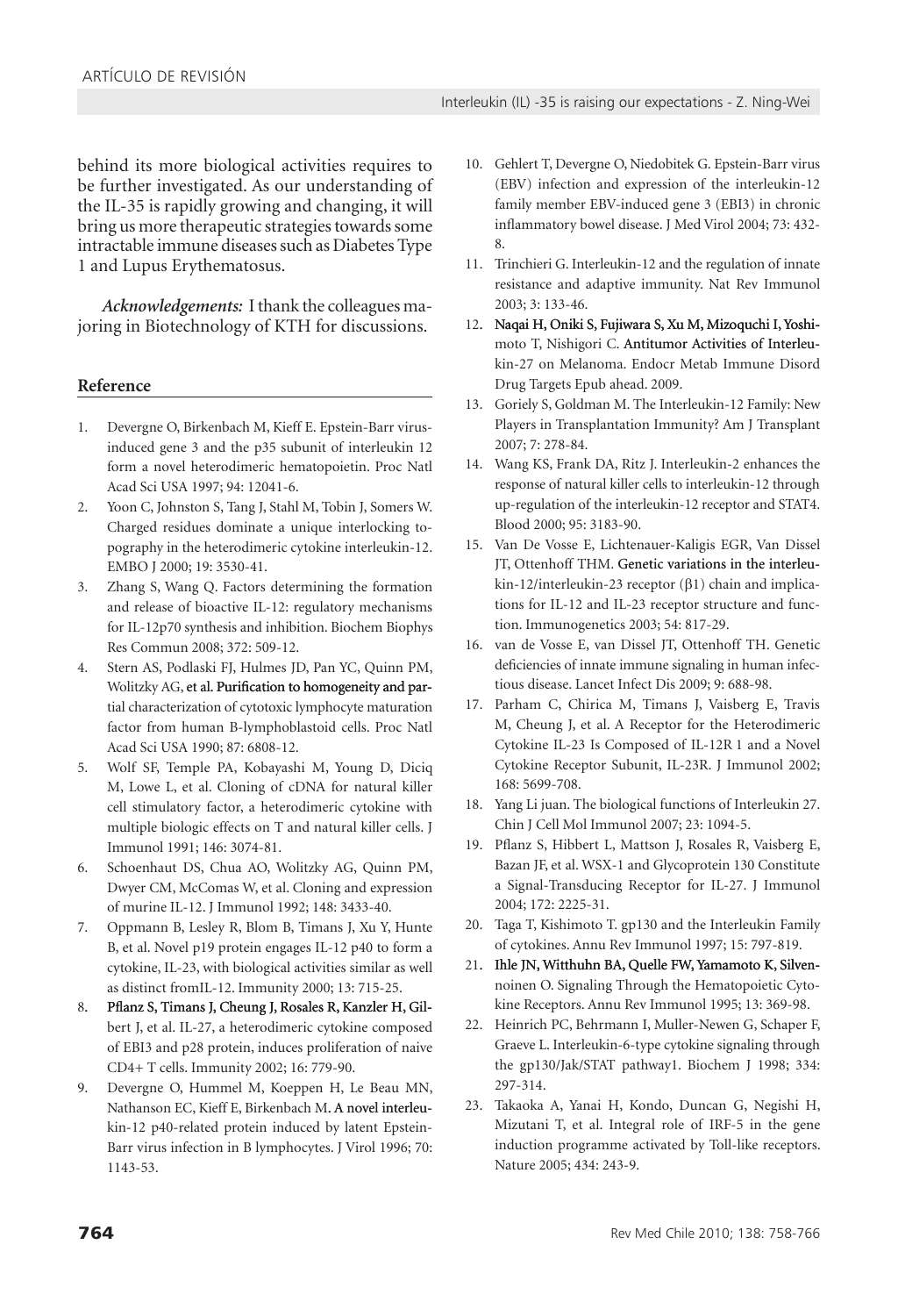- 24. Ouyang X, Negishia H, Takedaa R, Fujitaa Y, Taniguchia T, Honda K. Cooperation between MyD88 and TRIF pathways in TLR synergy via IRF5 activation. Biochem Biophys Res Commun 2007; 354: 1045-51.
- 25. Negishi H, Fujita Y, Yanai H, Sakaguchi S, Ouyang X, Shinohara M, et al. Evidence for licensing of IFN-γinduced IFN regulatory factor 1 transcription factor by MyD88 in Toll-like receptor-dependent gene induction program. Proc Natl Acad Sci USA 2006; 103: 15136-41.
- 26. Goriely S, Molle C, Nguyen M, Albarani V, Ouled Haddou N, Lin R, et al. Interferon regulatory factor 3 is involved in Toll-like receptor (TLR) 4- and TLR3 induced IL-12p35 gene activation. Blood 2006; 107: 1078-84.
- 27. Gautier G, Humbert M, Deauvieau F, Scuiller M, Hiscott J, Bates EM, et al. A type I interferon autocrine-paracrine loop is involved in Toll-like receptor-induced interleukin-12 p70 secretion by dendritic cells. J Exp Med 2005; 201: 1435-46.
- 28. Liu J, Cao S, Herman LM, Ma X. Differential regulation of interleukin (IL)-12 p35 and p40 gene expression and interferon (IFN)-γ-primed IL-12 production by IFN regulatory factor 1. J Exp Med 2003; 198: 1265-76.
- 29. Liu JG, Guan XQ, Tamura T, Ozato K, Ma XJ. Synergistic activation of interleukin-12 p35 gene transcription by interferon regulatory factor-1 and interferon consensus sequence-binding protein. J Biol Chem 2004; 279: 55609-17.
- 30. Weinmann AS, Plevy SE, Smale ST. Rapid and selective remodeling of a positioned nucleosome during the induction of IL-12 p40 transcription. Immunity 1999; 11: 665-75.
- 31. Goriely S, Demonte D, Nizet S, De Wit D, Willems F, Goldman M, Van Lint C. Human IL-12(p35) gene activation involves selective remodeling of a single nucleosome within a region of the promoter containing critical Sp1 binding sites. Blood 2003; 101: 4894-902.
- 32. Goriely S, Neurath MF, Goldman M. How microorganisms tip the balance between interleukin-12 family members. Nat Rev Immunol 2008; 8: 81-6.
- 33. Wirtz S, Becker C, Fantini MC, Nieuwenhuis EE, Tubbe I, Galle PR, et al. EBV-induced gene 3 transcription is induced by TLR signaling in primary dendritic cells via NF-κB activation. J Immunol 2005; 174: 2814-24.
- 34. Wahl SM. Conversion of Peripheral CD4+CD25- Naïve T cells to CD4+CD25+ Regulatory T cells by TGF-β Induction Factor Foxp3. J Exp Med 2003; 198: 1875-86.
- 35. Fantini MC, Becker C, Monteleone G, Pallone F, Galle PR, Neurath MF. Cutting Edge: TGF-β induces a Regulatory Phenotype in CD4+CD25– T Cells through Foxp3 Induction and Down-Regulation of Smad7. J Immunol

2004; 172: 5149-53.

- 36. Guo Zheng S, Wang J, Koss MN, Quismorio F, Gray J, Horwitz DA. CD4+ and CD8+ Regulatory T Cells Generated Ex Vivo with IL-2 and TGF- Suppress a Stimulatory Graft-versus-Host Disease with a Lupus-Like Syndrome. J Immunol 2004; 172: 1531-9.
- 37. Tran DQ, Ramsey H, Shevach EM. Induction of FOXP3 expression in naive human CD4+FOXP3-T cells by T-cell receptor stimulation is transforming growth factor-β- dependent but does not confer a regulatory phenotype. Blood 2007; 110: 2983-90.
- 38. Collison LW, Workman CJ, Kuo TT, Boyd K, Wang Y, Vignali KM, et al. The inhibitory cytokine IL-35 contributes to regulatory T-cell function. Nature 2007; 450: 566-9.
- 39. Zheng Y, Josefowicz SZ, Kas A, Chu TT, Gavin MA, Rudensky AY. Genome-wide analysis of Foxp3 target genes in developing and mature regulatory T cells. Nature 2007; 445: 936-40.
- 40. Allan SE, Song-Zhao GX, Abraham T, McMurchy AN, Levings MK. Inducible reprogramming of human T cells into Treg cells by a conditionally active form of FOXP3. Eur J Immunol 2008; 38: 3282-9.
- 41. Morgan ME, Flierman R, van Duivenvoorde LM, Witteveen HJ, van Ewijk W, van Laar JM, et al. Effective treatment of collagen-induced arthritis by adoptive transfer of CD25+ regulatory T cells. Arthritis Rheum 2005; 52: 2212–21.
- 42. Morgan ME, Sutmuller RP, Witteveen HJ, van Duivenvoorde LM, Zanelli E, Melief CJ, et al. CD25+ depletion hastens the onset of severe disease in collagen-induced arthritis. Arthritis Rheum 2003; 48: 1452-60.
- 43. González Rey E, Fernández Martin A, Chorny A, Delgado M. Vasoactive intestinal peptide induces CD4+CD25+ T regulatory cells with therapeutic effect in collagen-induced arthritis. Arthritis Rheum 2006; 54: 864-76.
- 44. Niedbala W, Wei X, Cai B, Hueber AJ, Leung BP, McInnes IB, Liew FY. IL-35 is a novel cytokine with therapeutic effects against collagen-induced arthritis through the expansion of regulatory T cells and suppression of Th17 cells. Eur J Immunol 2007; 37: 3021-9.
- 45. Schottelius AJ, Mayo MW, Sartor RB, Baldwin AS Jr. Interleukin-10 signaling blocks Inhibitor of B Kinase activity and nuclear factor kappaB DNA binding. J Biol Chem 1999; 274(45): 31868-74.
- 46. Collison LW, Pillai MR, Chaturvedi V, Vignali DA. Regulatory T Cell Suppression Is Potentiated by Target T Cells in a Cell Contact, IL-35- and IL-10-Dependent Manner. J Immunol 2009; 182: 6121-8.
- 47. Izcue A, Coombes J L, Powrie F. Regulatory T cells